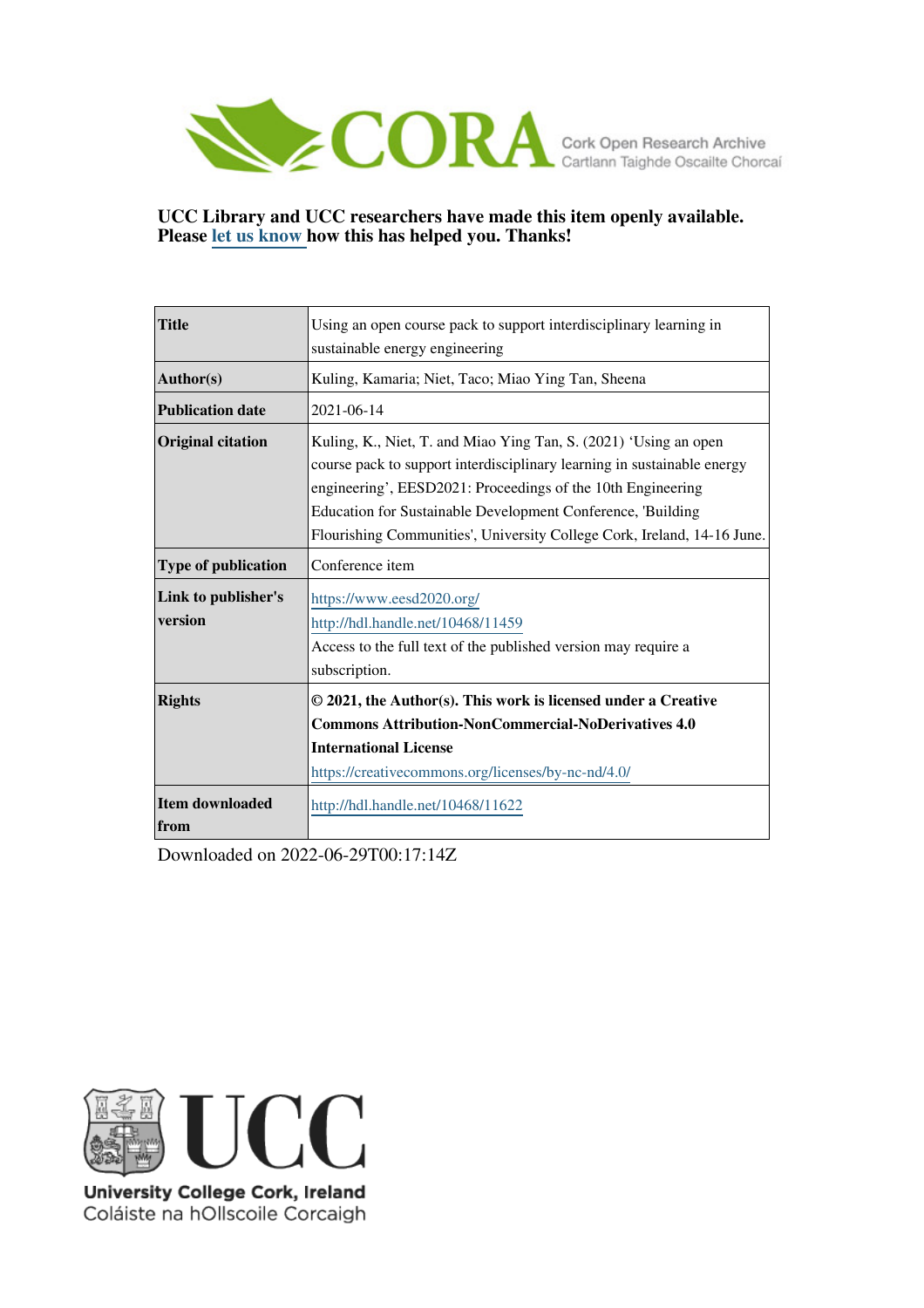# **Using an Open Course Pack to Support Interdisciplinary Learning in Sustainable Energy Engineering**

Kamaria Kuling<sup>1</sup>, Taco Niet<sup>1</sup>, and Sheena Miao Ying Tan<sup>2</sup> <sup>1</sup>School of Sustainable Energy Engineering, Simon Fraser University, Canada *[kamaria\\_kuling@sfu.ca](mailto:kamaria_kuling@sfu.ca)*

<sup>2</sup>Faculty of Education, Simon Fraser University, Canada

#### **Abstract**

For interdisciplinary engineering programs, it can be difficult to find textbooks that meet the needs of the course – open educational resources (OER) are well suited to bridge this interdisciplinarity challenge. As there was no suitable textbook identified for the course SEE 310: Integrated Energy Solutions in the Sustainable Energy Engineering program at Simon Fraser University, we developed an OER course pack, entirely Creative Commons licensed, that introduces students to energy systems modelling techniques and different types of models. To gain feedback on the effectiveness of the course pack we surveyed the students in SEE 310 and invited them to participate in a focus group to discuss the course pack and how it could be improved. We received positive feedback including that, in almost all cases, they would prefer it over a traditional textbook. Through building the OER course pack, we discovered plenty of commitment to OER development and well-maintained OER repositories, but that material for higher level interdisciplinary undergraduate engineering courses is still difficult to find. Given the suitability and positive feedback from developing OER for SEE 310, we feel that OER are well suited to answer the complexity and interdisciplinarity of sustainable energy engineering.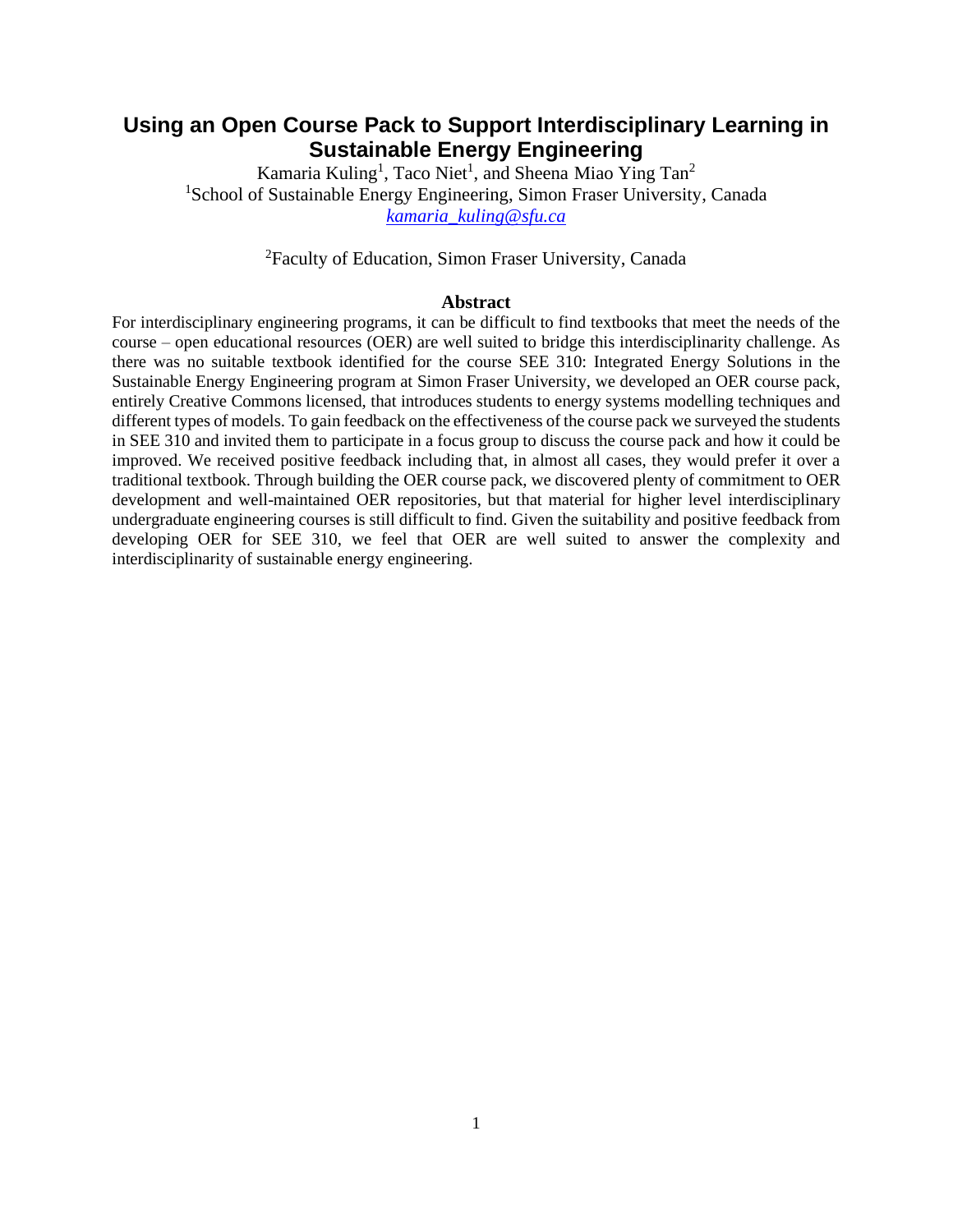## **1 Introduction**

To meet the challenges of the climate crisis engineering students need increasingly integrated educational programs that will prepare them to face complex problems that transcend traditional disciplines (Lattuca et al. 2011). An issue arises when seeking textbooks to match such blended course material; often none exist. Open Educational Resources (OER) are well suited to bridge this complexity and interdisciplinarity challenge. OER often fit more varied learning styles as they don't have to be a consistent format and can incorporate videos, simple explanations, cutting edge research articles, and other elements to construct a versatile learning experience. OER are more accessible because, once they are created, they can be used for free. Depending on the licensing, they may also be remixed and reused for other courses. This accessibility makes them adaptable to the rapid technological changes and the growing complexity of sustainable engineering. As more resources are developed and shared, the accessibility of material, and the ease of adapting this material for new and different courses can accelerate.

One example of an interdisciplinary course where OER has been successfully deployed in Sustainable Energy Engineering is SEE 310: Integrated Energy Solutions at Simon Fraser University. SEE 310 introduces students to the modelling, simulation, and optimization of energy systems. As no suitable textbook was identified, we developed an open course pack to meet the needs of the course. The course pack is entirely under Creative Commons licenses and covers energy systems modelling techniques and model structures. We combined existing open-source resources into a course pack and, in the process, discovered that few resources existed for a course like SEE 310 and had to develop additional resources.

We have received positive feedback from both the SEE 310 students and an open energy modelling community on the course pack. Early in the process we put out a request for open learning materials to the online community OpenMod<sup>1</sup>, energy modellers committed to open models, data, and resources. While some made suggestions and shared their own course materials, many more responded with excitement at eventually having access to the course pack. We found that others were seeking out similar resources, and since developing the open course pack a collection of open learning materials is being maintained on the OpenMod website<sup>2</sup>, the core of which came from our request for information. In a survey and focus group we sought out student feedback on the course pack. Overwhelmingly, the students indicated they would prefer an OER to a traditional textbook due to the accessibility and format. There was also general agreement that it improved their understanding of the course concepts, and that the students would like to see it expanded to include more styles of learning material, such as reading quizzes. Given this positive feedback, we feel that OER are well suited to answer the complexity and interdisciplinarity of sustainable energy engineering.

## **2 Background**

A report by the Canadian Digital Learning Research Association defines OER as "resources useful for teaching and learning (text, media, and other assets) that are freely accessible and openly-licensed (such as a Creative Commons license), where there is legal permission for creation, use, and reuse of educational content" (Johnson 2019). In this 2019 study, they also classify OER as being in an "exploratory and experimental stage." This suggests that, while there is plenty of interest in OER, the development of these learning materials is still ramping up. Because they are free for students, OER have shown to reduce course withdrawal rates, and increase completion and enrollment rates for classes that adopt OER and can improve end-of-course grades (Hilton et al. 2016; Colvard, Watson, and Park 2018).

<sup>1</sup> <https://forum.openmod.org/>

<sup>&</sup>lt;sup>2</sup> [https://wiki.openmod-initiative.org/wiki/Learning\\_materials](https://wiki.openmod-initiative.org/wiki/Learning_materials)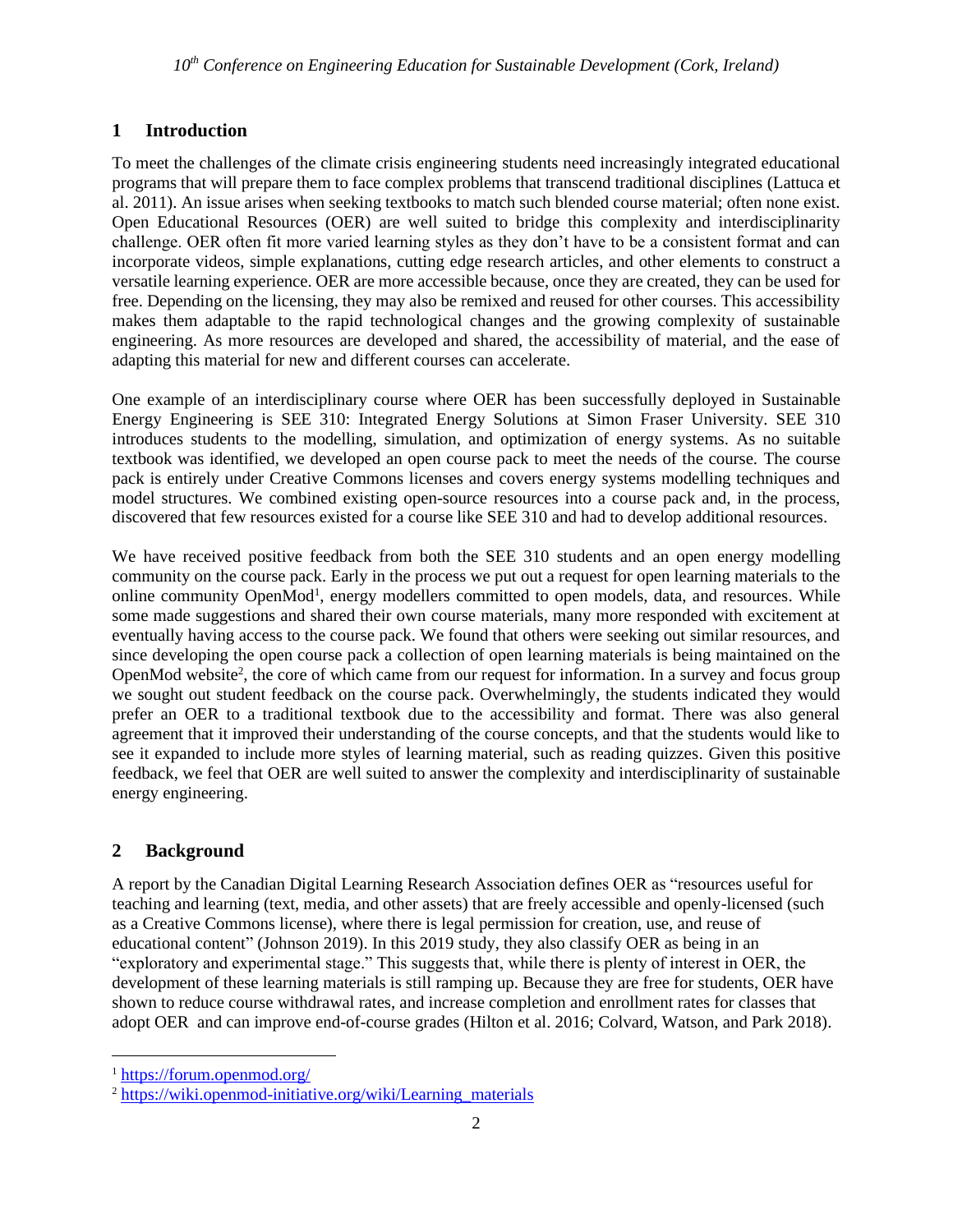#### *10th Conference on Engineering Education for Sustainable Development (Cork, Ireland)*

Student performance in classes with OER are found to be the same or better than those with traditional for-cost textbooks (Hilton 2020; 2016; Delgado, Delgado, and Hilton 2019; Fialkowski et al. 2020). Additionally, both student and teacher perceptions of OER are found to be positive (Delimont et al. 2016; Jhangiani and Jhangiani 2017).

While the term 'open' generally means that something is available to use at no cost, there are different levels of openness as explained with the four 'R's of openness: Reuse, Redistribute, Revise, and Remix (Hilton et al. 2010). Reuse is considered the lowest level of openness, that others can freely use the material without modification. Redistribute is the next level, meaning that others can share the OER freely. The third level, revise, means that it can be modified and adapted from its original form. Finally, remix, the highest level of openness, requires that two or more OER can be mixed to create a new resource. Generally, once your resource is licensed for a higher level of openness the previous levels are also adopted. The Creative Commons<sup>3</sup> provides options to openly license your work congruent with the four 'R's. All material newly developed for the course pack is under a CC BY-4.0 license, meaning that it can be freely shared and adapted as long as attribution is given.

Though in this case created for a specific course, the intention of any OER is that it can be shared and will be useful to other educators and self-learners. Understanding and following the Creative Commons licensing (or equivalent) is a vital step to developing OER, and when the OER is completed the licensing must be clear and obvious throughout. This ensures that others know how it can or cannot be used. With OER developed for specific courses, steps should be taken when sharing beyond the class to make sure it works in a broader context. Especially when the open resource is a full course, such as with MIT's OpenCourseWare Initiative (MIT OpenCourseWare 2001), best practices include making the source files for material available in order to make them easily reusable. Steps must be taken to ensure that when converting to an open format the material from the course can stand on its own and doesn't have key elements missing or broken links (DeVries 2013). To reduce barriers to the adoption and use of OER, ultimately there should be an institutional commitment to OER and a paradigm shift to openness (Peñaloza 2015; Jhangiani et al. 2016). This includes raising awareness, expertise and support from librarians, and sufficient time and funding to incorporate and create OER as well as research the impact of OER adoption.

#### **3 Methods: Developing an OER for SEE 310**

The purpose of developing the OER project was to support student learning in the Simon Fraser University course SEE 310: Integrated Energy Solutions. This course introduces students to modelling, simulation, and optimization of energy systems. The course pack contains an Introduction, Optimization Models, Building Energy Models, and Energy-Economy Models section. Each section is a combination of material written by the professor of the course, Dr. Taco Niet, and openly licensed educational material from various sources. The course pack compliments SEE 310 lectures to support student learning to comprehend fully the main features and strengths and weaknesses of each type of modelling. A focal point of the course, and course pack, is to be able to identify what model type would be most appropriate for a given situation. As SEE 310 covers a variety of energy systems modelling techniques and model structures, there were no existing OER or textbook identified that brought together all the course topics into a well-structured course pack. Although this project sought to combine existing open-source materials and resources into a course pack, a lack of existing OER required we develop a significant amount of the course pack from scratch.

<sup>3</sup> <https://creativecommons.org/about/cclicenses/>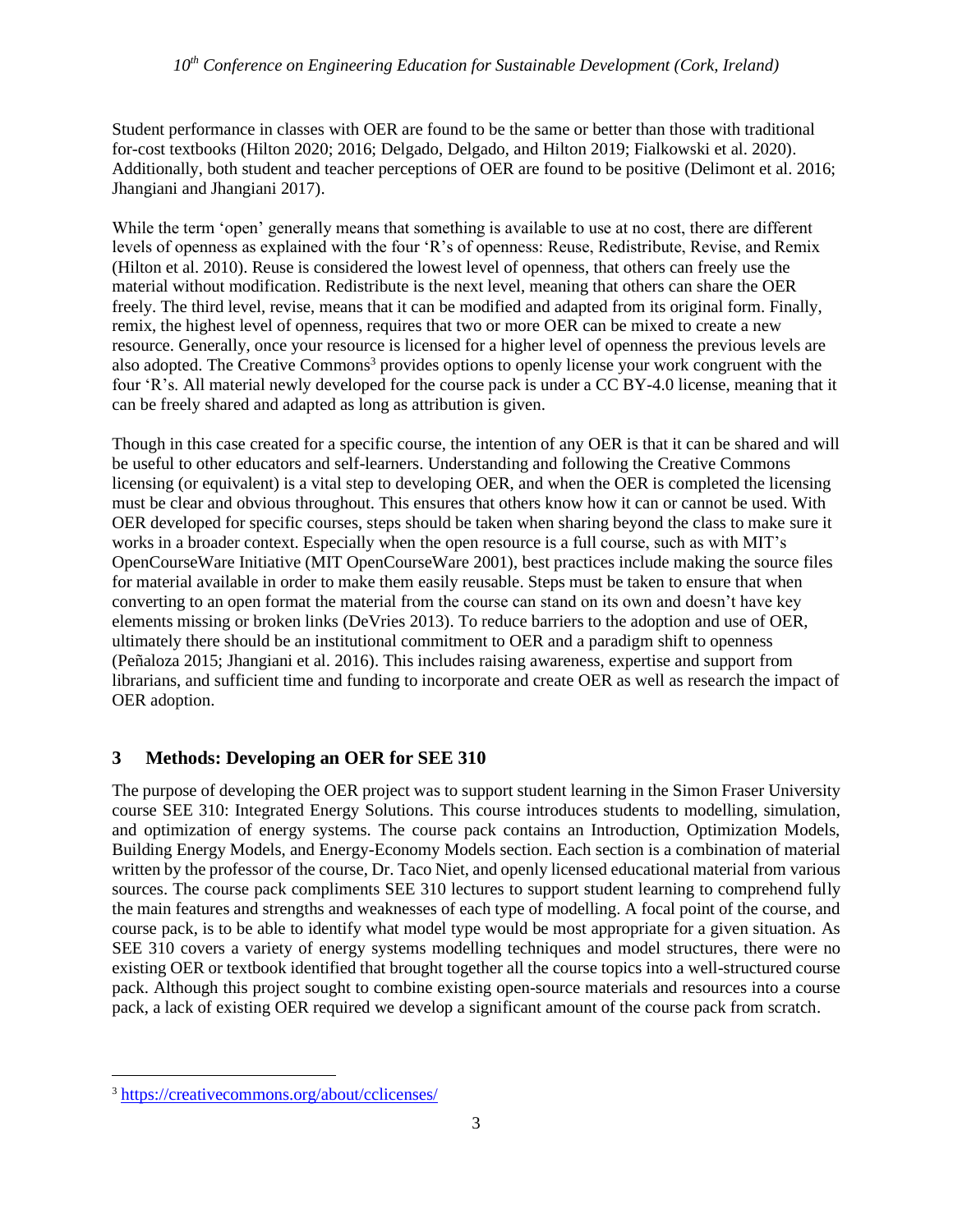#### *10th Conference on Engineering Education for Sustainable Development (Cork, Ireland)*

By exploring a number of different OER repositories and with assistance from librarians and researchers in the field we collected resources on energy modelling to combine into the course pack. A challenge and benefit to this process is that these resources are of many types and formats, such as research papers, practice questions, model documentation, and more, all openly licensed. The outcome is that the students have a variety of styles of educational resources to support their learning, providing a different experience from a traditional textbook. Most of the resources are not adapted into the course pack as they are useful as a standalone piece. In these cases, the course pack provides a link to the original webpage with an attribution included in the section. In the few cases where material is adapted into the course pack it is done with minimal changes and attributed immediately following the adapted material.

The course pack follows all topics covered in the course, namely explaining the different model types and their importance, structure, and appropriate uses. One expectation held at the beginning was that there would be more existing resources available to be compiled into the course pack. Finding resources that covered the material in a suitable way for SEE 310 proved to be challenging. Much of the existing resources, both open and not open licensed, is aimed at a graduate level course and was not targeted at undergraduate students. The resources that were at an undergraduate level and open licensed tended to focus on only a specific topic at a level more in depth than it is taught in SEE 310. The result of these challenges was that much of the course pack ended up being newly written for SEE 310 by the course instructor, Dr. Taco Niet. Given that the course pack incorporates longer and more technical readings in with those developed by Dr. Niet, these links can be considered supplementary readings that provide a broader context to the shorter readings available directly in the course pack. This ensures that the readings are an appropriate length for the students and avoids information overload, while still providing a well-rounded and comprehensive exploration of the course topics for a variety of learning styles.

The course pack is a combination of different OER and openly licenced journal articles, all entirely Creative Commons licensed or equivalent. Due to this, it made sense to individually license each section and provide attributions with licenses for all linked material. The alternative would be to choose the most restrictive license from the collected resources for the entire course pack. However, we wanted any material created by Dr. Niet for SEE 310 and the course pack to be as open as possible, in this case CC BY-4.0. For more details on the course pack, we have made it available through the OER to SFU's open resources repository, Summit<sup>4</sup>, and on the OpenMod website<sup>5</sup>.

## **4 Methods: Evaluating Effectiveness**

To assess the student response to the OER, and get feedback on possible future improvements, we conducted a survey and a focus discussion group with the students in the class after the course was completed. This took place during summer in 2020 under COVID-19 regulations and therefore the class, focus group, and survey were all completed online. The ability to gain statistically significant findings from student evaluation of the OER course pack is limited due to only six students being in the class, with all six students participating in both the survey and focus group. The survey was anonymous, and a small stipend was given for its completion.

The purpose of this survey was to evaluate the effectiveness and student perception of the OER for SEE 310. It was sent to and completed by all six students in the first instance of SEE 310. It comprised of ten questions and was the second section of a survey that included other aspects of the course for a total of twenty-five questions. The questions consist of six Likert scale style questions, two multiple choice

<sup>4</sup> <http://summit.sfu.ca/item/20738>

<sup>&</sup>lt;sup>5</sup> [https://wiki.openmod-initiative.org/wiki/Learning\\_materials](https://wiki.openmod-initiative.org/wiki/Learning_materials)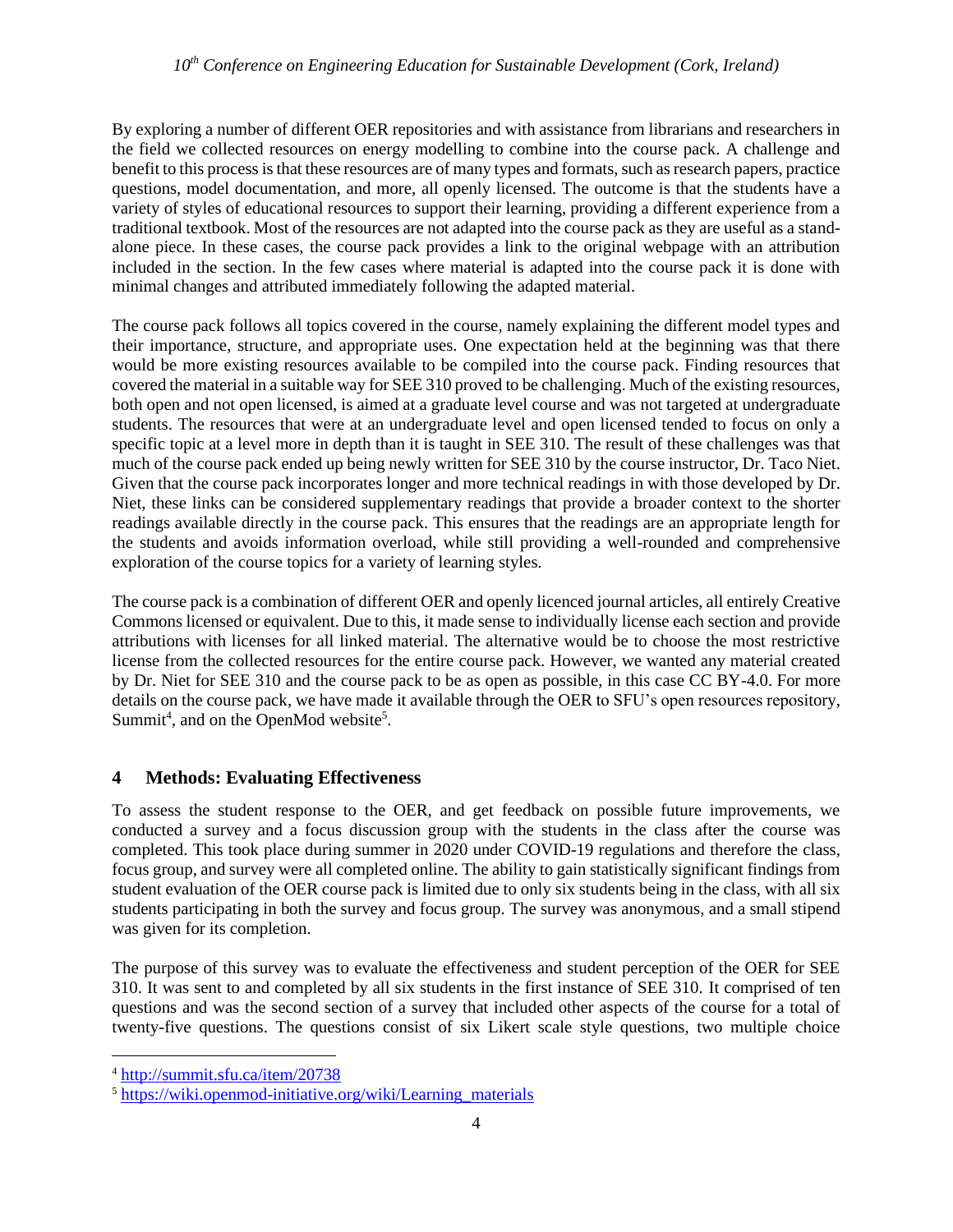questions, and two open ended questions. A complete summary of the survey results is available as a google doc<sup>6</sup> . The average time spent to complete the survey was seven minutes and thirty-nine seconds for the entire survey, of which approximately half concerned the course pack. None of the questions were skipped by the students.

The focus group was an opportunity to gain more context to the survey responses. It included discussions on other aspects of the course, with thirty minutes used to discuss the course pack. The questions asked in the focus group were:

- 1. Did the course pack help you gain understanding of the class concepts and material?
- 2. Did the course pack help prepare you for the lectures, labs, assignments, and your project? How?
- 3. Is each section of the course pack an appropriate length?
- 4. What did you like about the course pack?
- 5. Did you have any problems or difficulties with the course pack?
- 6. Do you have any suggestions on how to improve the course pack for future years?

## **5 Results, Feedback, and Discussion**

In this section we discuss our findings from developing an OER course pack. With feedback collected through the survey and focus group, and by reflecting on the experience of developing and using the OER course pack for SEE 310, we consider the benefits, challenges, and suitability of using OER for this interdisciplinary undergraduate program.

## *5.1 Availability of Open Material*

While many OER exist and there are well maintained OER repositories ("OER Commons" 2007; "BCcampus" 2013), it is more difficult to find material for higher level, interdisciplinary courses. Many of the resources identified while developing the OER for SEE 310 were either at a level too high for undergraduate students (such as the growing number of journal articles with a Creative Commons license that do not provide the foundational knowledge needed for a course) or aimed at core introductory university courses (such as first year math, physics, English, and so on). Educators appeared to be very willing to openly license their course materials, such as slides and videos. However, when using course material, it will often be specific to that course and not always easy to reuse.

While much of the course pack was newly created due to a lack of existing OER for this field of study, a number of journal articles and other resources were used. Journal articles can provide interesting insights into the course material, especially as applied examples, but are often too advanced for an undergraduate level. When asked if the course pack was difficult to understand, the results were mixed, with two students agreeing and three selecting 'neither agree nor disagree.' It was commented that some of the material was overly technical. A natural solution to a lack of OER for upper-level engineering classes is to develop more OER, and to continue to fund projects such as this one. As more OER exist, finding the right resources will become less difficult.

# *5.2 Support for a Variety of Learning Styles*

Another result of there being less material aimed at higher level, interdisciplinary courses is the need to be more creative and utilize more varied resources. Many of those who develop learning materials are willing to share their course resources, such as slides, videos, and exercises, and many journal articles are openly

<sup>6</sup> <https://docs.google.com/document/d/1fH8VfqF4g5AD2sQluyp-Xo4TBJnmnlI3ms2z673um84/edit?usp=sharing>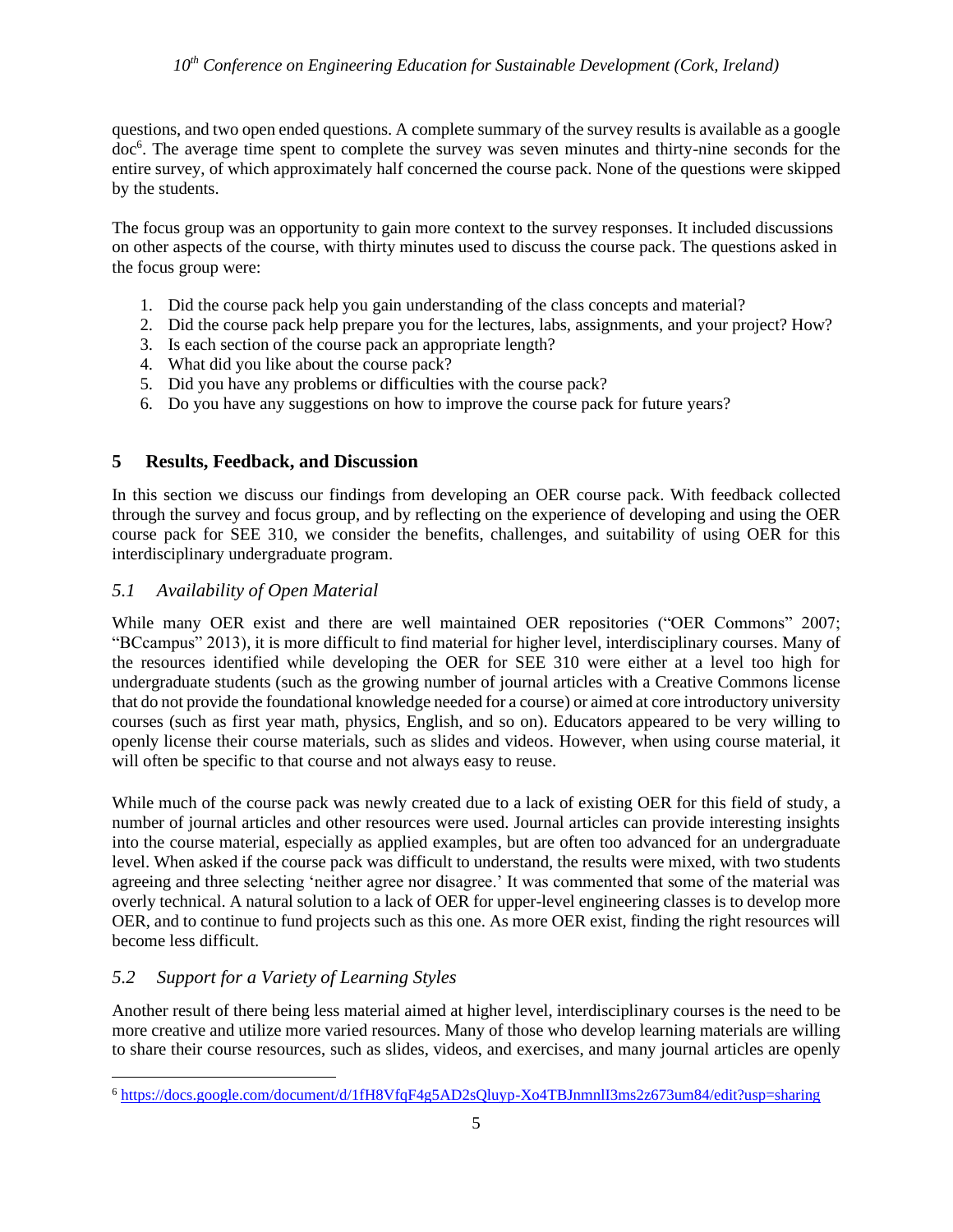#### *10th Conference on Engineering Education for Sustainable Development (Cork, Ireland)*

licensed. Using these varied and often multimedia styles of resources together to build a course pack can contribute to a learning experience that is different than traditional textbooks provide.

The students highlighted in both the survey and focus group that these differences were something they enjoyed about the course pack, and that they would like to see even more varied learning styles in future iterations. They provided feedback that the course pack could be expanded to include more information on each section and include more graphics and examples. In the focus group, the students suggested adding more reading questions or short quizzes into the readings to test their knowledge. One section of the course pack included an interactive tutorial of a model, with step-by-step instructions to complete. During the focus group, some of the students agreed this was a favourite part of the course pack because it was interactive. They encouraged more of this style of learning material to be added in future updates of the course pack.

An advantage of a traditional textbook style of learning material, whether it is openly licensed or not, is that the information is organized, detailed, and builds on itself throughout the chapters and sections. This can be more difficult to achieve when remixing existing OER and is a trade-off of having the variety of styles and sources of information. This could be another reason some students responded to the survey that the course pack was difficult to understand. While this can also be improved with increased availability of material, it also highlights the need of OER to be sufficiently and consistently funded so that enough material can be newly created for the course, as required.

#### *5.3 Accessibility and Adaptability*

In the survey, five students indicated they "would rather have the course pack than a traditional textbook," commenting that they liked the zero cost, accessibility, and different format compared to a traditional textbook. The most obvious benefit of OER is that the students no longer need to purchase a textbook, reducing barriers based on cost to education. One student did report they would be willing to pay \$50 to replace the course pack with a traditional textbook, though practically a textbook for the course at this price is highly unlikely, and the average cost of the textbooks originally considered for the course (none of which sufficiently covered the course topics) was CAD\$129.10.

Textbooks are also regularly updated, adding to the cost as the newest edition needs to be purchased. Sustainable Energy Engineering and programs like it will need to adapt quickly to provide their students with the most up to date information for the changing field of sustainable energy. For this, OER have an advantage. As long as OER are being developed and shared, they can be remixed and adapted as needed.

OER are also more adaptable to feedback and students' needs. Though there were two students that indicated the course pack did not compliment what they were learning, one reported that they never used the course pack and two used it only once a month. The results suggest that those who used the course pack regularly, at least once every two weeks, strongly agreed that it complimented the course. While some mixed reviews are always expected with course materials, an added benefit of the OER are their adaptability to the needs of students and learning styles. Having the opportunity to collect and incorporate feedback from the students can help to improve the course pack and course with relatively minimal effort compared to a traditional textbook.

As this was the first occurrence of SEE 310, it is expected that the course will evolve over time and with the experiences of the students and instructor. Depending on if future funding is available to continue the project, the course pack could be further developed and refined based on student feedback and changes to the course. To better support student learning based on feedback, a possible update would be to include more graphics and examples. Another helpful learning tool suggested in the focus group of students using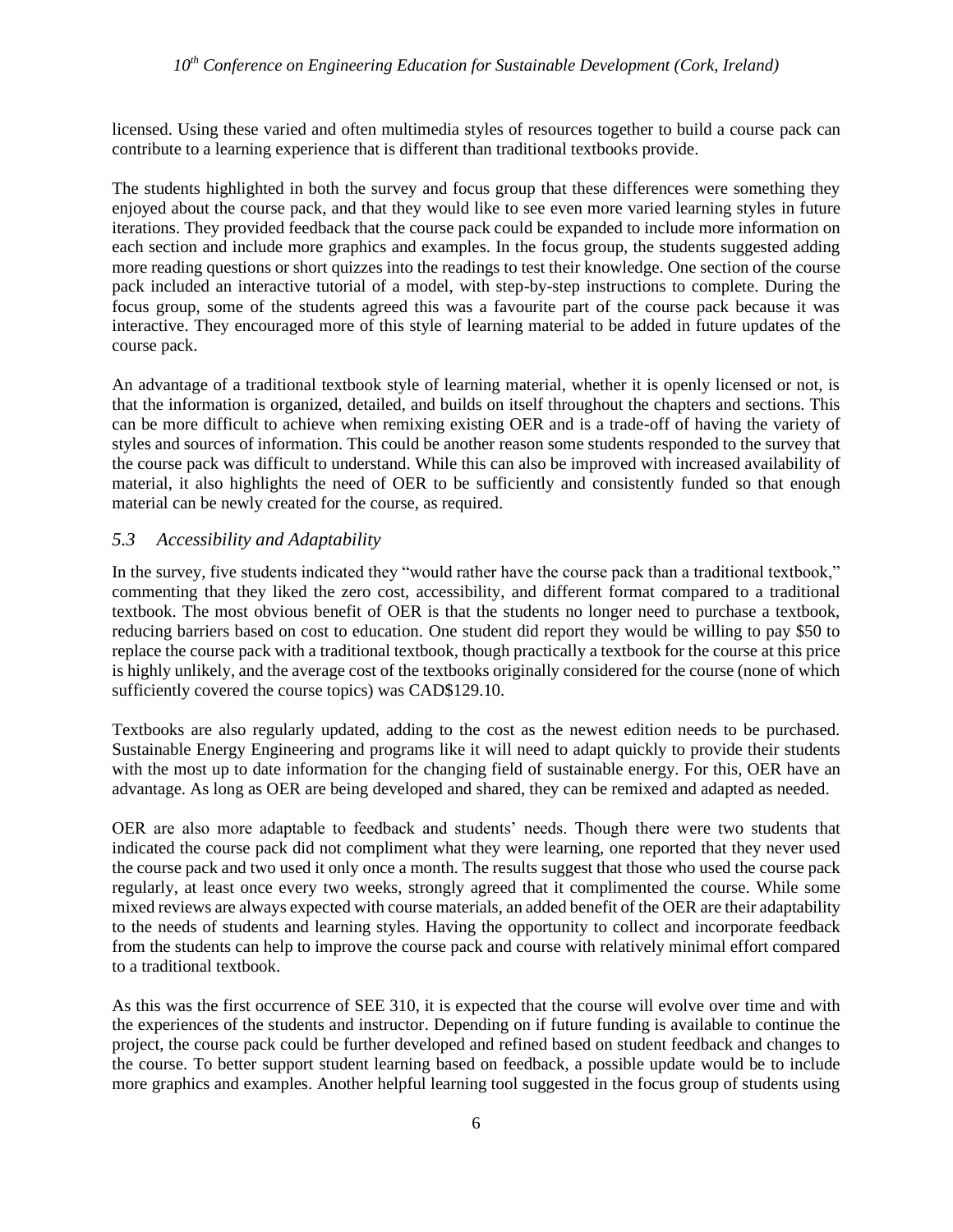the course pack was to include reading questions to improve understanding and highlight the most important points. In addition to reducing the barrier of cost of education for students, using the format of OER rather than a traditional textbook is also more congruent to adapting to both evolving subject matter and students' needs.

# *5.4 Online and Distance Learning*

Though also increasingly true of textbooks that are not openly licensed, OER in particular are generally accessed online. Especially given that this course took place during COVID-19 restrictions and was moved to be 100% remote at the last minute, there are unique opportunities to examine student learning in a remote environment. To support equitable online learning, OER are crucial, as we are seeing now more than ever. COVID-19 has had a profound impact on education and laid bare issues of inequality. As eLearning is embraced and becomes more necessary, utilizing OER can help educational institutions be resilient to these changes by fostering "connectivity, learning outcomes, and financial concerns" (Craig 2020). In SEE 310, the OER course pack helped to facilitate more interactive learning for students at home by using different styles of learning and types of resources, including activities.

# **6 Conclusion**

SEE 310 provided one example where no traditional textbook was identified that fit the subject matter covered in the course and developing an OER was the most suitable option. It combined information from different sources such as journal articles, activities, and newly created material that can now be reused, redistributed, revised, and remixed under a CC BY license. In the future we plan to update the course pack as the course develops and by incorporating student feedback. As new relevant OER become available they can easily be used for the course or integrated into the course pack.

Given the growing evidence of the effectiveness of OER, the positive feedback from the students of SEE 310, and an ever-evolving understanding for the need for accessibility and openness in higher education, we feel that further OER development in higher education is needed. As more OER and material become available, it will be easier to find relevant resources that can be remixed into course packs that fit even the most interdisciplinary courses. Because of the inherent adaptability and resiliency to change, OER are more well-suited to courses that cover integrative subject matter.

## **References**

"BCcampus." 2013. BCcampus. https://bccampus.ca/.

Colvard, Nicholas B, C Edward Watson, and Hyojin Park. 2018. "The Impact of Open Educational Resources on Various Student Success Metrics." *International Journal of Teaching and Learning in Higher Education* 30 (2): 15.

Craig, Chris. 2020. "2020 Pandemic: Resilient Canadian Higher Education Institutions Will Integrate OER." In Proceedings of *The 14th International Multi-Conference on Society, Cybernetics and Informatics,* 10–21. https://doi.org/10.34105/j.kmel.2016.08.002.

Delgado, Huimei, Michael Delgado, and John Hilton. 2019. "On the Efficacy of Open Educational Resources:" *The International Review of Research in Open and Distributed Learning* 20 (1). https://doi.org/10.19173/irrodl.v20i1.3892.